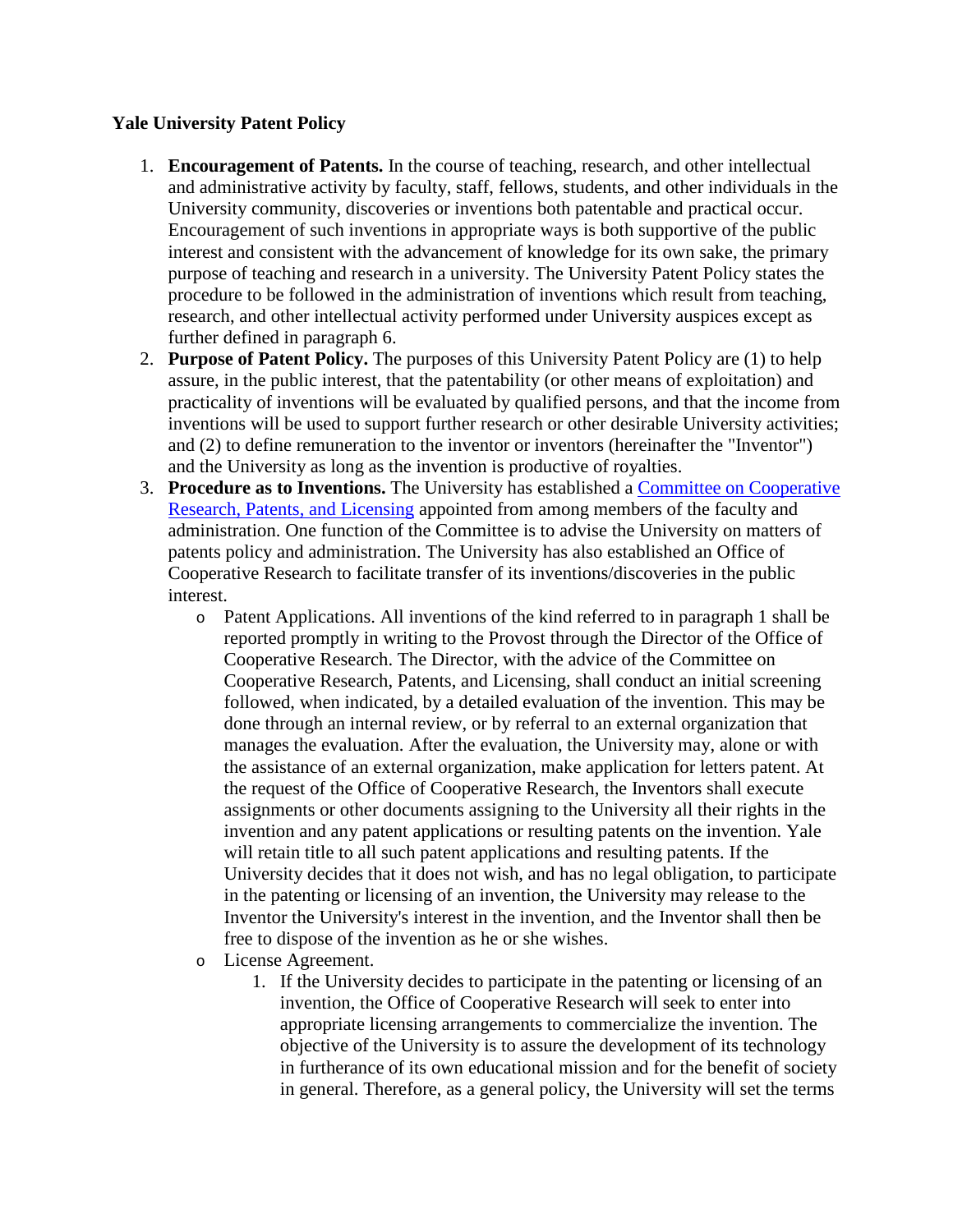of its licenses so as to further the achievement of this objective. Exclusive licenses will be granted if it appears to the Office of Cooperative Research that this is the most effective way of ensuring development to the point that the public will benefit. Any exclusive license agreement will be so drawn as to protect against failure of the licensee to carry out effective development and marketing within a specified time period.

2. In research grants or contracts sponsored by industrial companies there will typically be a section covering patents on future inventions, if any, as in all government grants. When deemed appropriate, the sponsor may be granted a license to any inventions developed during the term of the grant or contract in accordance with the policies outlined in 1) above.

## 4. **Division of Royalties.**

- o a. Definition. For purposes of this policy, "royalties" shall include running royalties, advances against running royalties, up-front license fees, milestone payments, shares of stock or other securities issued by the licensee or another corporation ("equity"), and any other payments received by the University under a license agreement in consideration for licensing an invention, but shall not include amounts received from a licensee or others in sponsorship of research or under other agreements for other goods, services or rights.
- o b. Recovery of Expenses. Royalties shall be used first to offset out-of-pocket expenses incurred by the University in applying for, obtaining, and defending a patent and in developing and negotiating license agreements during the life of the patent. Expenses for this purpose will include fees paid to outside legal, consulting, and licensing organizations and any other out-of-pocket costs incurred by the University. The fees paid to the external individuals or organizations for such services may be of fixed dollar amount or may be in the form of an agreedupon fraction of the gross royalty income, if any, or in any other form directly associated with commercialization/licensing of the invention. In addition, 10% of Royalties, after reduction as provided above for out-of-pocket expenses, received in any year from an invention made on or after April 11, 1992 shall be retained by the University and applied toward the general support of the Office of Cooperative Research; provided, that if the total of such recoveries in any year exceeds the Office's approved budget, the excess shall be allocated in a pro rata basis among those inventions from which it was recovered and shall be distributed as part of Net Royalties in accordance with subparagraph (d).
- o c. Net Royalties. After recovery of expenses by the University as provided in subparagraph (b), the remaining royalties will be designated Net Royalties.
- o d. Distribution of Net Royalties. The Net Royalties as defined above shall be divided between the Inventor(s) (as defined under the patent law) and the University as follows:
	- The first \$100,000 of Net Royalties 50% to the Inventor(s) 50% allocated to the general support of University research, as described in paragraph 5.
	- Net Royalties between \$100,000 and \$200,000 40% to the Inventor(s)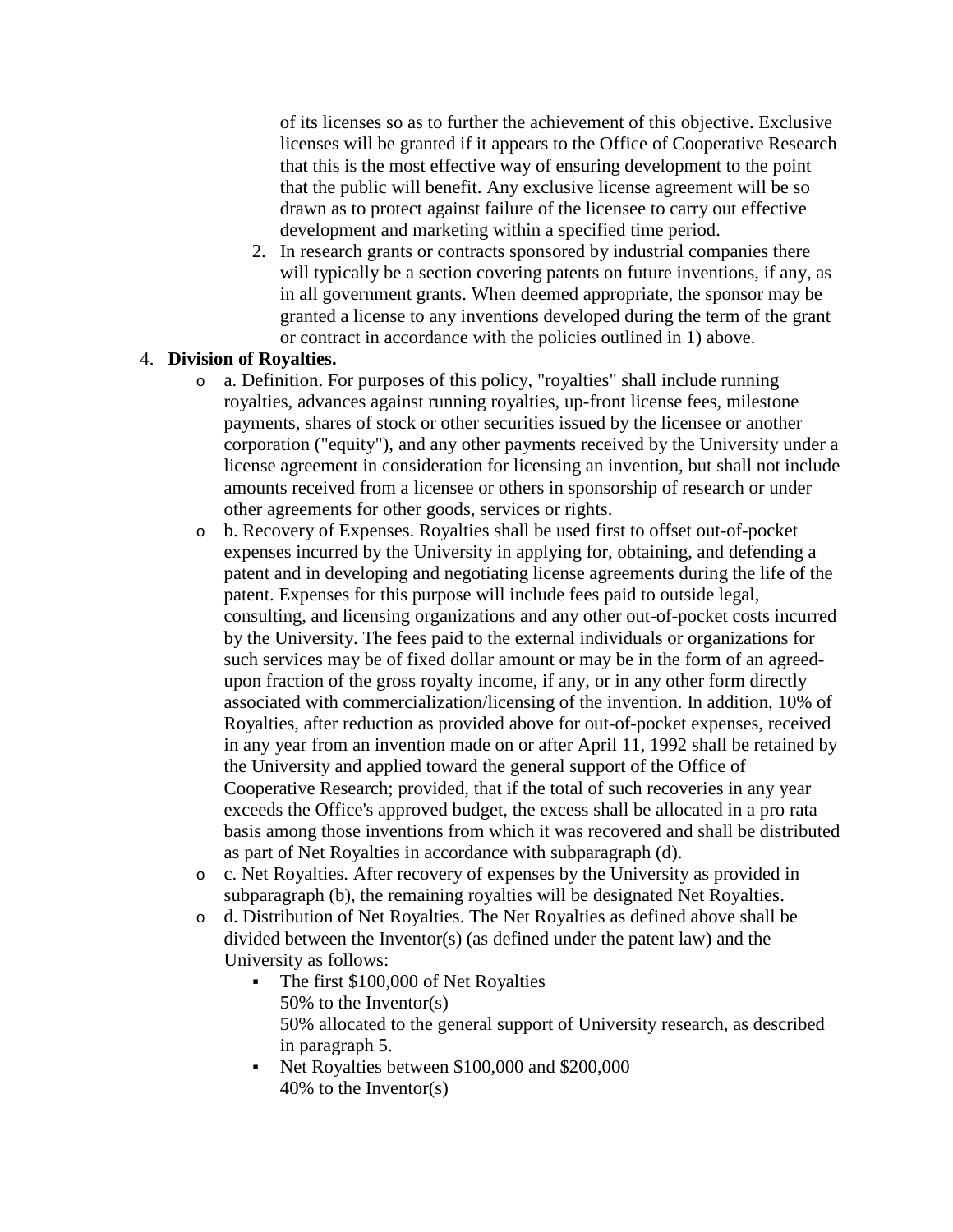60% allocated to the general support of University research, as described in paragraph 5.

 Net Royalties exceeding \$200,000 30% to the Inventor(s) 70% allocated to the general support of University research, as described in paragraph 5.

For purposes of applying the above Net Royalty distribution formula (i.e., whether aggregate Net Royalties are \$100,000 or less, between \$100,000 and \$200,000, or more than \$200,000), equity shall be deemed to have the per-share value agreed upon in a good-faith negotiation between the University and the licensee at the time the license agreement is executed, and the equity shall be deemed received after all cash Net Royalties received at or before the time the equity is issued. In the absence of such negotiated value, the Inventors shall receive 32% of the equity Net Royalties.

In its discretion, the University may either distribute equity to the Inventor(s) when it is received or arrange for the licensee to issue the Inventor's share of equity directly to the Inventor(s).

As used in this document, the term "Inventor" may represent two or more individuals. These individuals will be expected to agree among themselves on the fractional distribution of the "Inventor" share of any royalties. A written agreement must be signed by all the individuals involved, and deposited for the record in the Office of Cooperative Research. (Appropriate forms are available from the Office of Cooperative Research.) If no written agreement has been deposited at the time of a distribution of Net Royalties, the Inventors' share of such distribution shall be divided equally among the Inventors.

- o e. Overriding Agreements with Third Parties. The foregoing provisions of this paragraph and the rest of this University Patent Policy are subject to the terms of applicable grants and contracts with third parties. See paragraph 7.
- 5. **General Research Support from Net Royalties.** The University's share of Net Royalties will be used in support of research, or if not specifically prohibited by the funding agency contract, will accrue to the Science Development Fund or other appropriate research fund, and will be allocated by the Provost. Before allocating funds, the Provost shall consult with the relevant subdivision of the University concerning the research to be supported.
- 6. **Inventions Not under University Auspices.** Inventions by University employees usually result from teaching, research, or other intellectual activity involving University facilities or personnel. Accordingly, all inventions by University employees must be reported to the Office of Cooperative Research. When the University determines that an invention by a University employee is unrelated to the activities for which the individual is employed and has not involved the use of University facilities, then the University will make no claim to such an invention. All inventions made or conceived under circumstances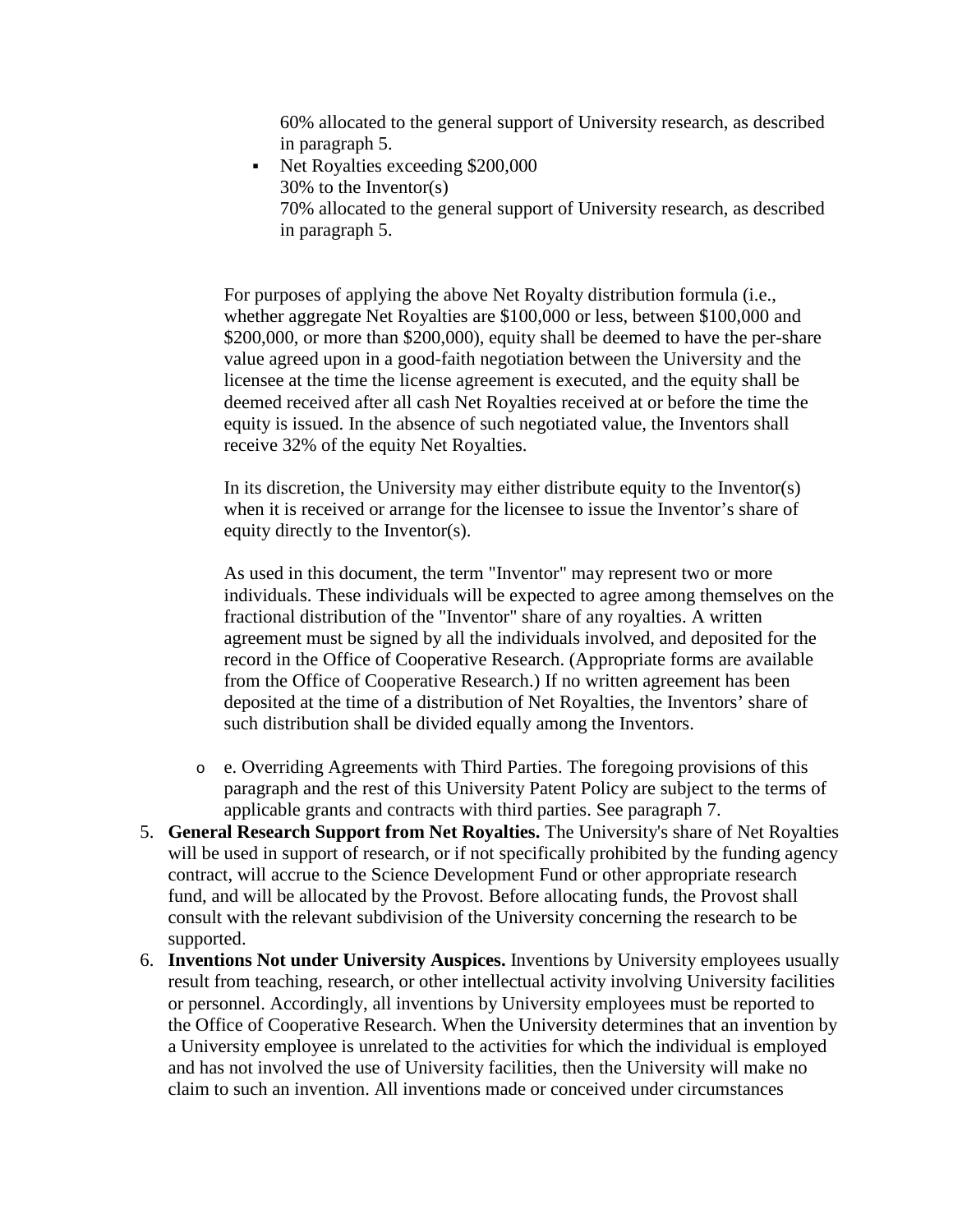involving University facilities or personnel are the property of the University.

An invention made by a faculty member in the course of a paid consulting engagement for a company may be assigned to the company only if it is unrelated to the activities for which the faculty member is employed by Yale and it was not made or conceived under circumstances involving University facilities or personnel. Such an invention will be considered unrelated to the activities for which the faculty member is employed by Yale if the invention arises directly out of consulting activity paid for by the company, and, for example, it is made in response to a problem posed by the company or is based on nonpublic information provided by the company to the faculty member for use in the consulting engagement. It will be considered not to have involved the use of University facilities if no University facilities or resources (including but not limited to space, computers, laboratory equipment and supplies), no University-administered funds, and no University personnel other than the faculty member himself or herself, are involved in the conception or reduction to practice of the invention. All inventions made by Yale faculty members in the course of consulting, and any assignments of rights to such inventions, must be reported promptly to the Office of Cooperative Research. That Office will agree to abide by reasonable confidentiality restrictions for disclosures of inventions and assignments made in the course of consulting.

- 7. **When Arrangements with Outside Organizations Override This Policy.** Arrangements with outside organizations that propose terms which are exceptions to this Policy must be submitted to the President or Provost for review by the University with the advice of the Committee on Cooperative Research, Patents, and Licensing. If approved by the University the terms shall be binding upon all members of the faculty, staff, and employees of the University conducting such research or utilizing such facilities, and will supersede the provisions of the patent policy to the extent that the terms are inconsistent therewith.
- 8. **Inventions by Staff Resulting from Performance of the Responsibilities of Their Employment.** Not infrequently, in the course of carrying out assigned responsibilities of their employment, staff employees may make commercially useful inventions or develop licensable property, (i.e., the employee received salary or wages for the specific function of developing the work which ultimately has commercial value). In such cases, there is no presumption that the University will share royalty (or other) revenues with the employee. Normally, the University does not share revenues with staff except in cases where it appears that the invention or commercially valuable property has not resulted from the performance of assigned duties. In these instances, the invention (or other commercially valuable work) will be reviewed by the Committee on Cooperative Research, Patents, and Licensing and a recommendation will be made to the Provost. In these cases, the division of royalties as specified in paragraph 4(d) of this policy may not apply and the Provost may substitute different provisions after review of the recommendations of the Committee on Cooperative Research, Patents, and Licensing.
- 9. **Governmental Rights in Certain Inventions.** Current governmental regulations permit educational institutions to retain rights and title to patentable inventions which results from federally funded experimental, developmental and research work. Retention of rights by University is contingent upon the fulfilling of a number of obligations on the